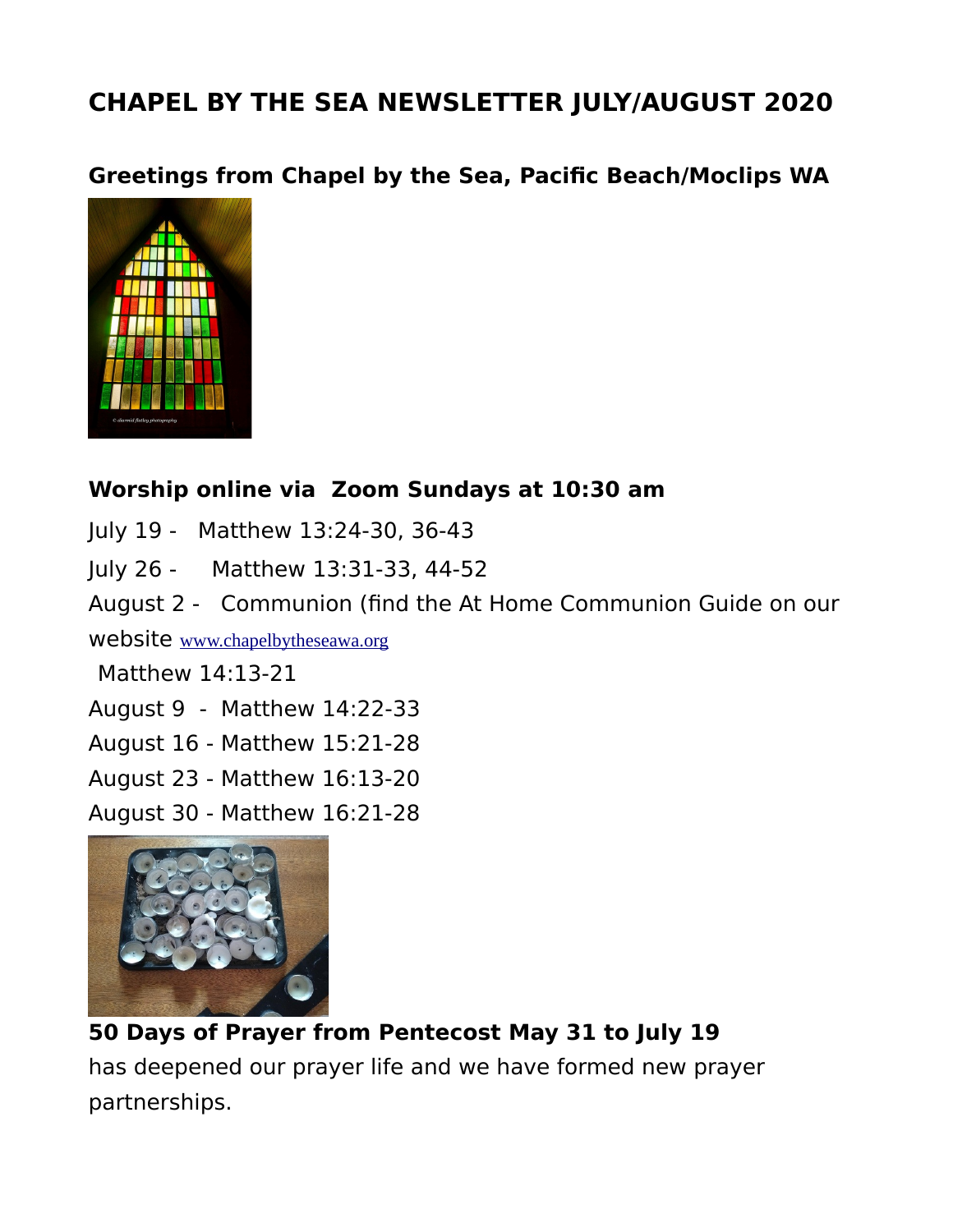I have prayed for you each day in the chapel at noon asking for deliverance from Covid-19. Let us continue to pray without ceasing.

60th Anniversary of Chapel by the Sea on June 28, 2020 was celebrated on Zoom with special guests.



### **New Members' Meeting on Sunday, August 9**

After online worship we will have a conversation for those interested in joining PCUSA Chapel by the Sea. Praise God this will be a first for the chapel to have new members join in this way!

#### **Session Highlights**

- o Continue Zoom worship on Sundays at 10:30 am
- o No in person worship or meetings in the chapel at this time
- o Exterior painting of the chapel to begin soon
- o Volunteer work party to paint the social hall and hallway.
- o Hunger Action Team delivering Covid Safety Kits- June 15, July 18



## **Financial Highlights**

Good stewardship of the chapel's capital fund over the past 7 years has accrued enough to cover professional painting of the chapel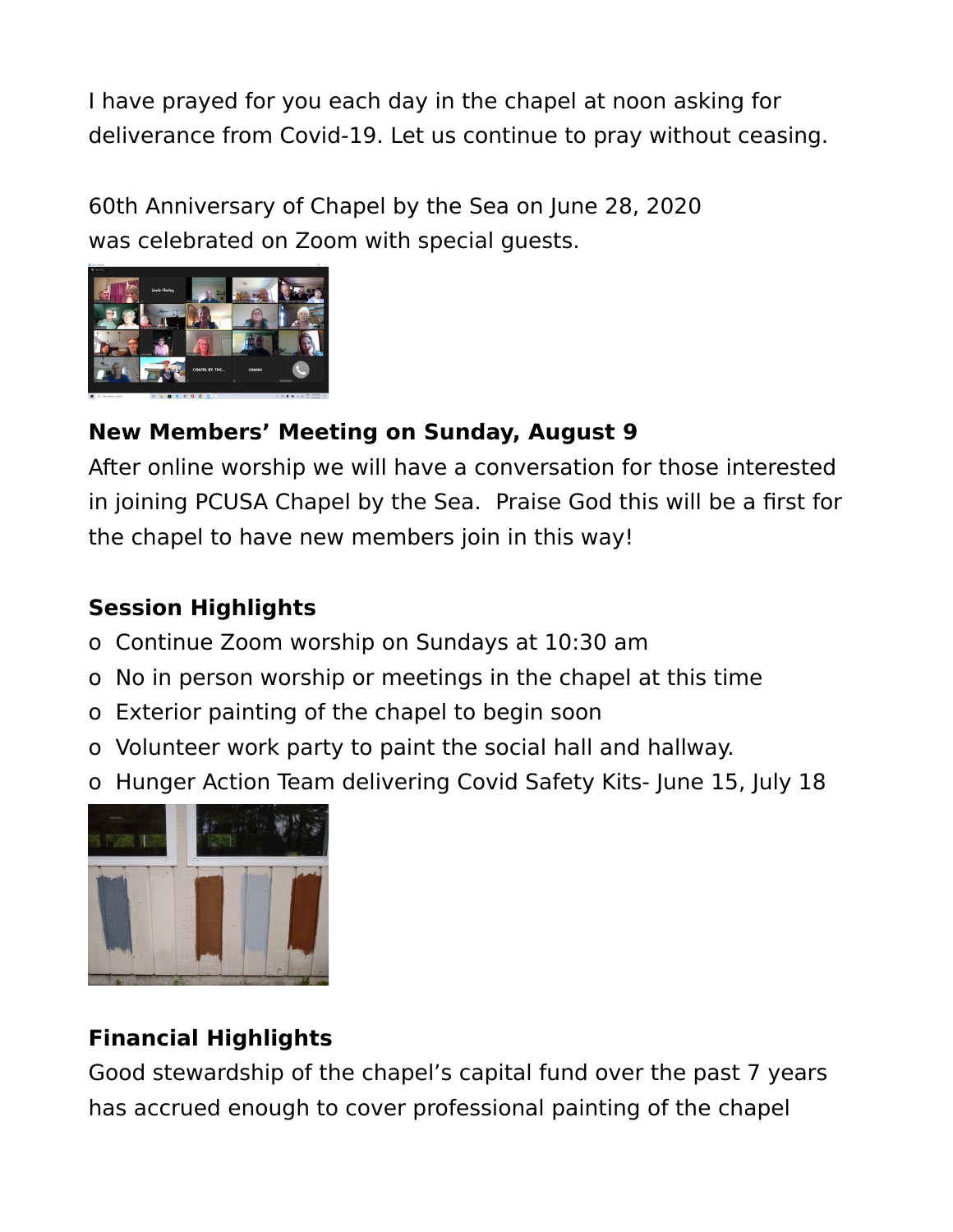exterior in honor of the Chapel's 60th anniversary.

The operating account on the other has a budget shortfall of 30% since we halted in person worship in the chapel due to Covid on March 8, 2020. Faithful giving from our members and friends continues to be strong.

Thank you. If you'd like to contribute financially you may do so by

mail or online by going to our website [www.chapelbytheseawa.org](http://www.chapelbytheseawa.org/) and click

the blue GIVING button at the top

Thank you for your generosity:

preserve heritage. serve God. love at all times

In Christ's Ministry

Pastor Linda Email: [pastor@chapelbytheseawa.org](mailto:pastor@chapelbytheseawa.org) **Manse** landline **360.276.8143** [www.chapelbytheseawa.org](http://www.chapelbytheseawa.org/) Mailing address: P O Box 194, Pacific Beach, WA 98571

The Chapel is a member church of Presbyterian Church USA (PCUSA) and by definition we are connectional.

Check online resources at [pcusa.org](http://pcusa.org/) and [olypres.org](http://olypres.org/)

For Local Updates in Grays Harbor County on COVID-19 the call center line: 360.964.1850 Website: [healthygh.org/covid19](http://healthygh.org/covid19)